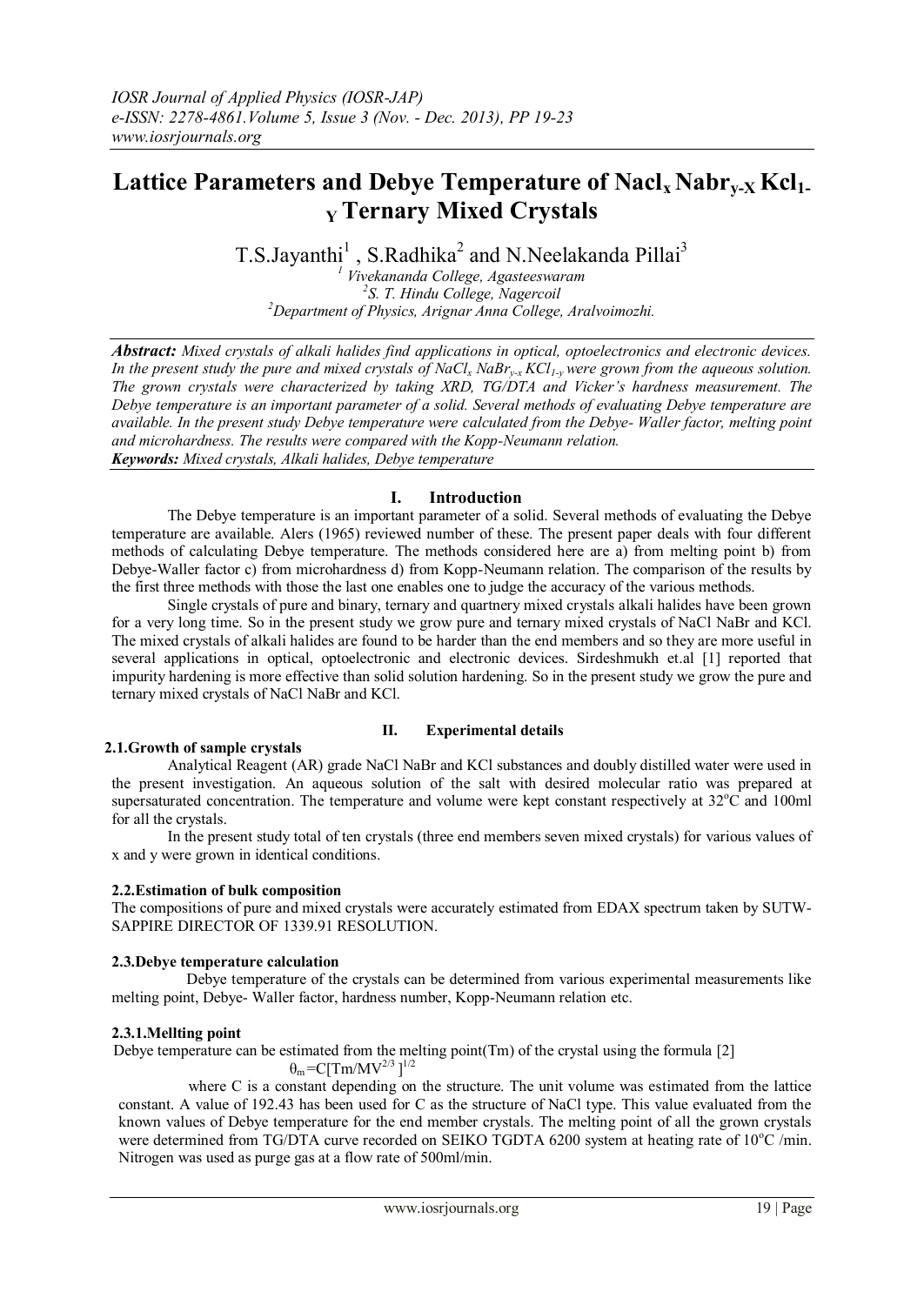# **2.3.2. Debye-Waller factor**

The mean Debye- Waller factor was determined from the XRD data taken by using PAN analytical diffractometer with  $CuKa(=1.5406\text{\AA})$  radiation. The reflections were indexed following the procedures of Lipson and Steeple [3]. Analysis of the X-ray diffraction peaks by the available methods [4] shows that for the mixed crystals, all the X-ray diffraction peaks can be indexed with single fcc phase.

The mean Debye- Waller factor for all the ten grown crystals was determined by a method similar to that followed by Mahadevan and his co-workers[2,5-11]. As the number of reflections are limited, only a common Debye- Waller factor was determined for all the atoms in every system by Wilson theory [12]. The scattering factors were calculated using the relations

 $F_{(hkl)} = 4(f_{Na^+} \pm f_{Cl^-})$  for NaCl  $F_{\text{(hkl)}} = 4(f_{\text{Na}+} \pm f_{\text{Br}})$  for NaBr  $F_{\text{(hkl)}} = 4(f_{K+} \pm f_{\text{Cl-}})$  for KCl

 $F_{(hkl)} = 4(x(f_{Na^+} \pm f_{Cl^-}) + (y-x)(f_{Na^+} \pm f_{Br^-}) + (1-y)(f_{K^+} \pm f_{Br^-}))$  for the mixed systems.

Here  $f_{Na+}, f_{K+}, f_{Br}$  and  $f_{Cl}$  are the respective scattering factors for Na<sup>+</sup>, K<sup>+</sup>, Br and Cl ions, calculated from the nine parameters taken from the literature [13]  $x(y-x)$  and (1-y) are the compositions of NaCl NaBr and KCl present in the mixed system. The plus sign for the reflections with even values of  $h+k+1$  and minus sign for those with odd values of h+k+l.

The equation for Bragg intensity may be written in logarithmic scale as

 $(I_{E}/I_{c})$  = Kexp(-2Bsin<sup>2</sup> $\theta/\lambda^{2}$ )

 The mean Debye- Waller factor (Bobs) was obtained by taking a least squares approximation of ln  $(I_E/I_c)$  against sin <sup>2</sup>  $\theta$  / $\lambda$ <sup>2</sup>. I<sub>E</sub> is experimental observed (integrated) intensity, I<sub>C</sub> is the wavelength of radiation used.

 The presence of mixing of ions creates a static contribution in the case of mixed crystals. In the present study among the four ions viz  $\mathrm{Na}^+$ ,  $\mathrm{K}^+$ , Br and Cl ions, replacement is possible between Cl and Br 2

$$
B_{static} = x(1-y)(r_A - r_B)^2 + x(y-x)(1-y)(r_C - r_D)
$$

where x,(1-y) and (y-x) are respective mole fractions of NaCl,NaBr and KCl. In the mixed crystals  $r_A$ , $r_B$ ,  $r_C$ , $r_D$ are the respective ionic radii of NaCl,NaBr and KCl.

Observed Debye –Waller factors for the mixed crystals is given by

 $B_{observed}=B_{static}+B_{thermal}$ 

B<sub>thermal</sub> was calculated from the above relation and the Debye temperature was determined from the methods followed by Neelakanda Pillai and Mahadevan[2].

The Debye temperature  $(\theta_D)$  was obtained from the Debye – Waller theory expressions.

For pure crystals

$$
B_{\text{obs}} = (6h^2/mkT) W(x)
$$
  
B<sub>thermal</sub>= (6h<sup>2</sup>/mkT)W(x)

Where m is the mean atomic mass, T is the absolute temperature (298K) at which the X-ray diffraction intensities were measured, h is the Planck's constant and k is the Boltzmann's constant.

The function  $W(x)$  is given by

$$
W(x) = (\varphi(x)/x^2) + (1/4)x
$$
  
Where x=  $\theta_D/T$  and  $\varphi(x)$  is an integral

where 
$$
x = \theta_D t
$$
 and  $\phi(x)$  is an integral  

$$
\phi(x) = \int_0^\infty (e^y/1-e^y) dy
$$

the value of W(x) for a wide range of x are calculated by Benson and Gill[14],  $\theta_D$  the Debye temperature was evaluated by using the above expression.

# **2.3.3 Microhardness value**

Debye temperature can also be estimated from the microhardness value calculated from Vicker's microhardness using the relation

 $\boldsymbol{\theta}_{\rm D}\!=\!\!{\rm BH}^{1/2}{\rm V}^{1/6}{\rm M}^{ \text{-1/2}}$ 

Where B is a constant and its value is 100, which is calculated from the known KCl data.

# **2.3.4 Kopp-Neumann Relation**

Sirdeshmukh and Srinivas[16] reviewed the data on fourteen alkali halide mixed crystals and conducted that, by and large,the composition dependence of  $\theta_D$  (ie. $\theta$ ) of alkali halide mixed crystals is well described by the Kopp-Neumann relation given by

$$
\theta^{-3} = x \theta_A^{-3} + y \theta_B^{-3} + z \theta_C^{-3}
$$

where  $\theta_{A}$ ,  $\theta_{B}$  and  $\theta_{C}$  are the Debye temperature of the end member crystals.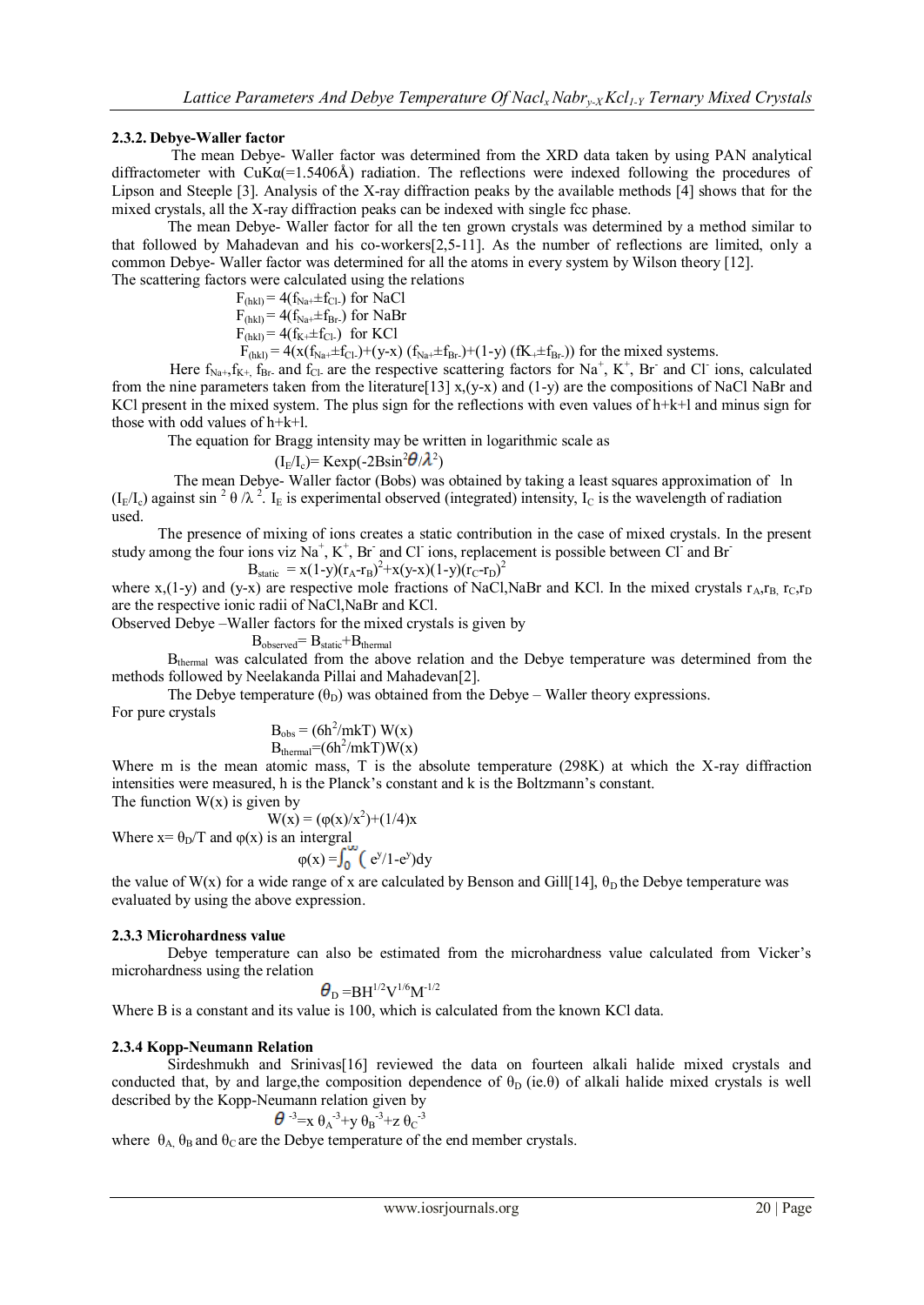# **3.1. Growth**

#### **III. Results and Discussion**

All the crystals grown in the present study are shown in the figure 1. The grown crystals are stable, transparent and good quality.



Figure 1 Photographs of grown crystals

#### **3.2.Estimation of Bulk Composition**

The compositon of all the ctystal were estimated from the EDAX data . EDAX spectrum of  $NaCl<sub>5</sub>$  $NaBr_{3}KCl_{2}$  is provided in fig2



Fig2 EDAX spectrum of NaCl.<sub>5</sub> NaBr.3KCl

The weight percentage of all the atoms present in the crystal along with estimated composition is given in table 1. It is found that the estimated composition will agree with the actual composition taken.

|                                                           | Weight percentage of |       |       |       | composition<br>Estimated |       |       |  |
|-----------------------------------------------------------|----------------------|-------|-------|-------|--------------------------|-------|-------|--|
| System                                                    | Na                   | K     | Сl    | Br    |                          |       |       |  |
| $NaCl_{22}$ , $NaBr_{4}KCl_{4}$                           | 29.14                | 8.21  | 51.70 | 10.88 | 0.169                    | 0.441 | 0.390 |  |
| $NaCl_{3}$ , $NaBr_{3}KCl_{4}$                            | 10.46                | 10.08 | 61.95 | 17.52 | 0.330                    | 0.307 | 0.362 |  |
| $NaCl_{.5}$ , NaBr. KCl.4                                 | 1.68                 | 47.85 | 38.70 | 11.76 | 0.504                    | 0.107 | 0.392 |  |
| $NaCl_{.4}$ , $NaBr_{.4}KCl_{.2}$                         | 39.85                | 30.4  | 22.43 | 7.28  | 0.39                     | 0.402 | 0.189 |  |
| NaCl. <sub>5</sub> , NaBr. <sub>3</sub> KCl. <sub>2</sub> | 33.81                | 27.28 | 33.76 | 5.06  | 0.489                    | 0.304 | 0.191 |  |
| $NaCl_{.6}$ , $NaBr_{.2}KCl_{.2}$                         | 37.91                | 38.64 | 18.23 | 5.22  | 0.537                    | 0.189 | 0.232 |  |
| NaCl.7. NaBr.1KCl.2                                       | 36.54                | 17.78 | 37.79 | 3.03  | 0.607                    | 0.107 | 0.188 |  |

Table I Estimated composition from EDAX

#### **3.3. Lattice parameter**

The observed lattice parameters of all the crystals grown are given in table 2. Along with these calculated from Vegard's law and Retger's rule. XRD pattern of NaCl.<sub>5</sub> NaBr.<sub>3</sub>KCl.<sub>2</sub> is shown in fig 3for illustration. It is found that the observed lattice parameters of the end members agreed with the reported value[17] and all the Xray diffraction peaks could be indexed with single fcc phase. According to Tobolski[15] two or three alkali halide will form continous solid solutions provide the difference between their lattice parameter is less than 6%. Here, the percentage difference in lattice parameter between KCl and NaBr is4.8%. Also, the percentage difference between NaBr and NaCl is 5.98%. So, complete miscibility is expected. Observation of single fcc phase for all the mixed crystals in the present study is in line with this. It is also seen that the observed values there was a slight deviation from Vegard's law and Retger's rule.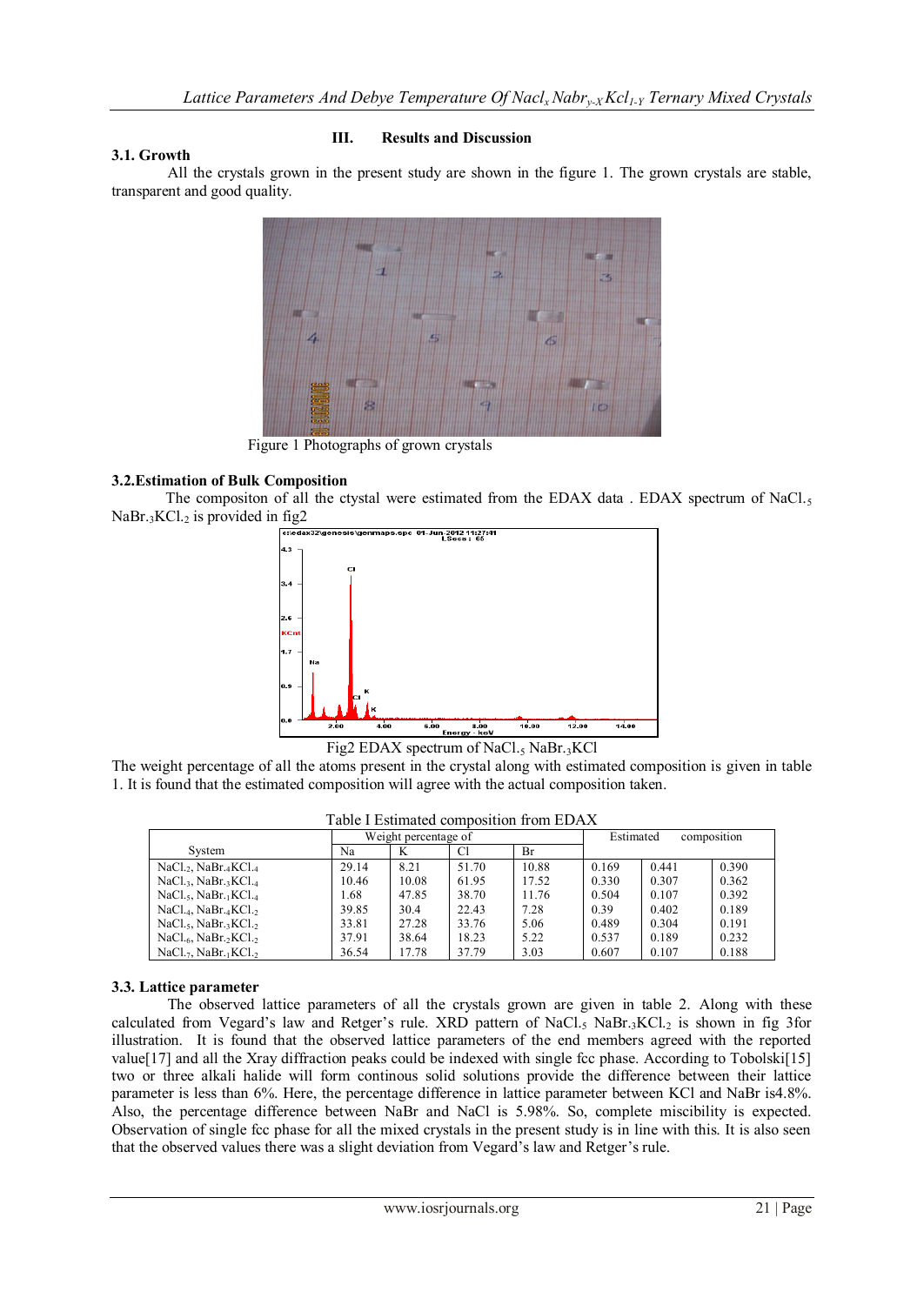

**Figure 3 XRD pattern of NaCl.5, NaBr.3KCl.<sup>2</sup>**

Table 2 The observed Lattice Parameters from Vegard's law and Retger's rule for pure and mixed crystals

| System                                                    | Lattice parameters |              |               |  |  |  |
|-----------------------------------------------------------|--------------------|--------------|---------------|--|--|--|
|                                                           | a                  | Vegard's law | Retger's rule |  |  |  |
| NaCl                                                      | 5.6664             |              |               |  |  |  |
| NaBr                                                      | 5.977              |              |               |  |  |  |
| KC1                                                       | 6.3114             |              |               |  |  |  |
| $NaCl_{2}$ , NaBr.4KCl.4                                  | 6.4876             | 6.0858       | 6.090         |  |  |  |
| $NaCl_{3}$ , NaBr. $KCl_{4}$                              | 5.6604             | 6.0672       | 6.0811        |  |  |  |
| $NaCl25, NaBr11KCl4$                                      | 5.67143            | 6.0787       | 6.0889        |  |  |  |
| NaCl. <sub>4</sub> , NaBr. <sub>4</sub> KCl. <sub>2</sub> | 5.6714             | 6.0290       | 6.034         |  |  |  |
| $NaCl.5$ , $NaBr.3KCl.5$                                  | 5.6582             | 6.0144       | 6.0338        |  |  |  |
| NaCl. <sub>6</sub> , NaBr. <sub>2</sub> KCl. <sub>2</sub> | 5.6465             | 6.0335       | 6.0542        |  |  |  |
| $NaCl.7$ , $NaBr.1KCl.2$                                  | 5.6513             | 6.0344       | 6.0578        |  |  |  |

#### **3.4. Debye Temperature**

The thermal parameters obtained in the present study viz. Debye-Waller factor (B<sub>observed,</sub>B<sub>static</sub> and B<sub>thermal</sub> ) and Debye temperature.



Fig.4. Wilson plot of the sample NaCl.<sub>5</sub> NaBr.<sub>3</sub>KCl.<sub>2</sub>

The reported values of Debye- waller factors and Debye temperature for the end member crystals are provided in bracket. The Debye temperature determined from the Debye – waller factor of mixed crystals show a nonlinear variation with composition. The Debye temperature calculated from the melting point microhardness and from Debye-Waller factor are provided in table 3 along with those calculated from Kopp-Neumann relation. It is found that the Debye temperature calculated from the melting point and microhardness the Debye-Waller factor for  $y=0.6$  coincide with the estimated value from the Kopp-Neumann relation. But in the case of  $y=0.8$  it is higher than the values estimated from the Kopp-Neumann relation.In all the three experimental methods it varies non-linearly with composition. The non-linear variation of Debye temperature with composition may due to the increase in the vibrational entropy due to mixing.